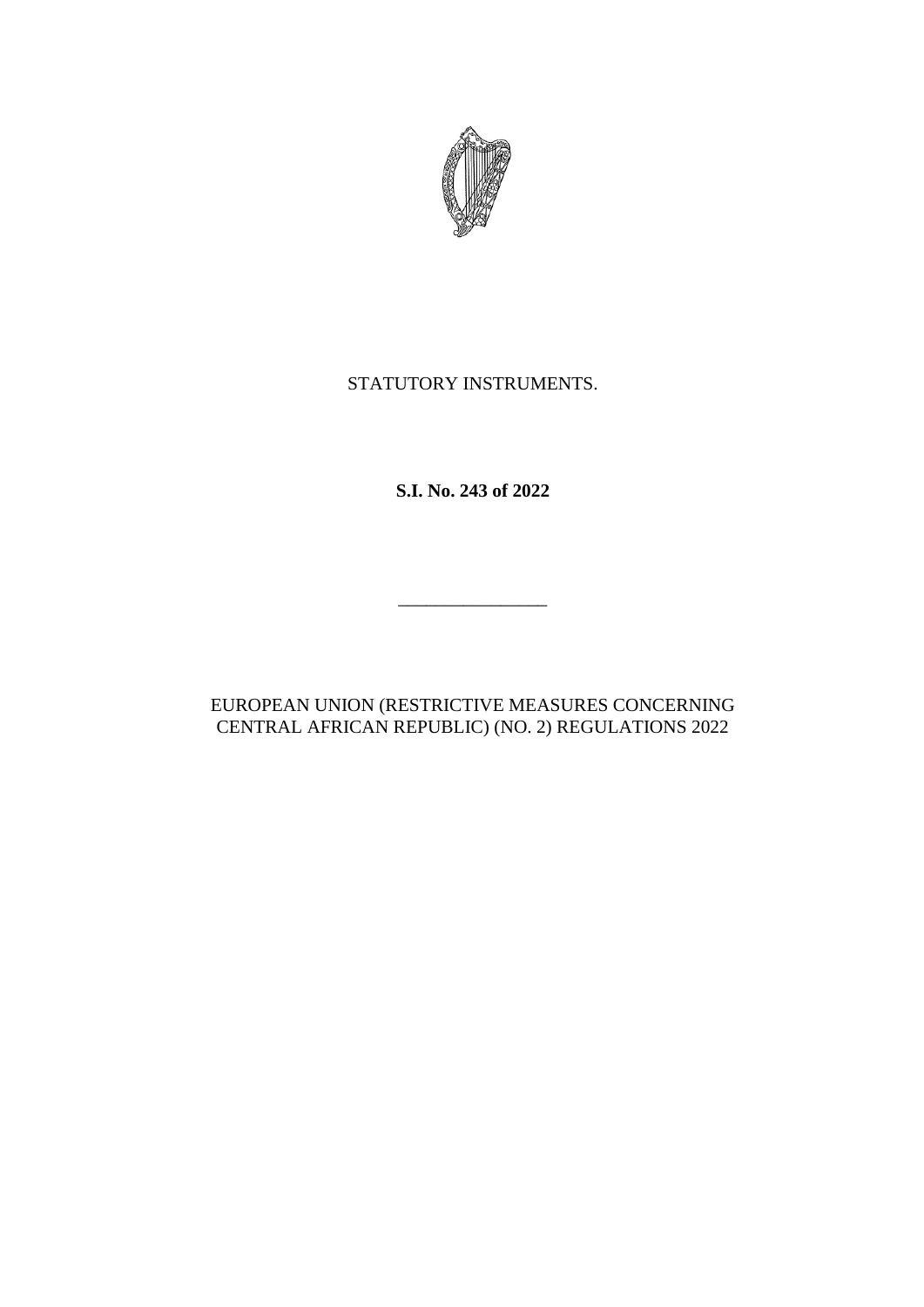### S.I. No. 243 of 2022

#### EUROPEAN UNION (RESTRICTIVE MEASURES CONCERNING CENTRAL AFRICAN REPUBLIC) (NO. 2) REGULATIONS 2022

I, LEO VARADKAR, Minister for Enterprise, Trade and Employment in exercise of the powers conferred on me by section 3 of the European Communities Act 1972 (No. 27 of 1972) and for the purpose of giving full effect to Council Regulation (EU) No 224/2014 of 10 March 2014<sup>1</sup> as amended, hereby make the following regulations:

1. These Regulations may be cited as the European Union (Restrictive Measures concerning Central African Republic) (No. 2) Regulations 2022.

#### 2. (1) In these Regulations -

"Council Regulation" means Council Regulation (EU) No 224/2014 of 10 March  $2014<sup>1</sup>$  as amended by the European acts specified in Schedule 1;

"European act" means an act adopted by an institution of the European Union or an institution of the European Communities.

(2) A word or expression which is used in these Regulations and which is also used in the Council Regulation has, unless the context otherwise requires, the same meaning in these Regulations as it has in the Council Regulation.

3. A person who contravenes a provision of the Council Regulation specified in Schedule 2 shall be guilty of an offence.

4. Notwithstanding Regulation 3, a person who has received an authorisation under Article 6, 7, 8 or 9 of the Council Regulation may, subject to compliance with the terms and conditions of such authorisation, do such of the things as are so authorised.

5. A person who is guilty of an offence under Regulation 3 shall be liable -

- (*a*) on summary conviction, to a class A fine or to imprisonment for a term not exceeding 12 months or both, or
- (*b*) on conviction on indictment, to a fine not exceeding  $\epsilon$ 500,000 or to imprisonment for a term not exceeding 3 years or both.

6. A competent authority in the State, following such consultation as it considers necessary with other competent authorities, for the purposes of the

<sup>&</sup>lt;sup>1</sup> OJ L 70, 11.3.2014, p.1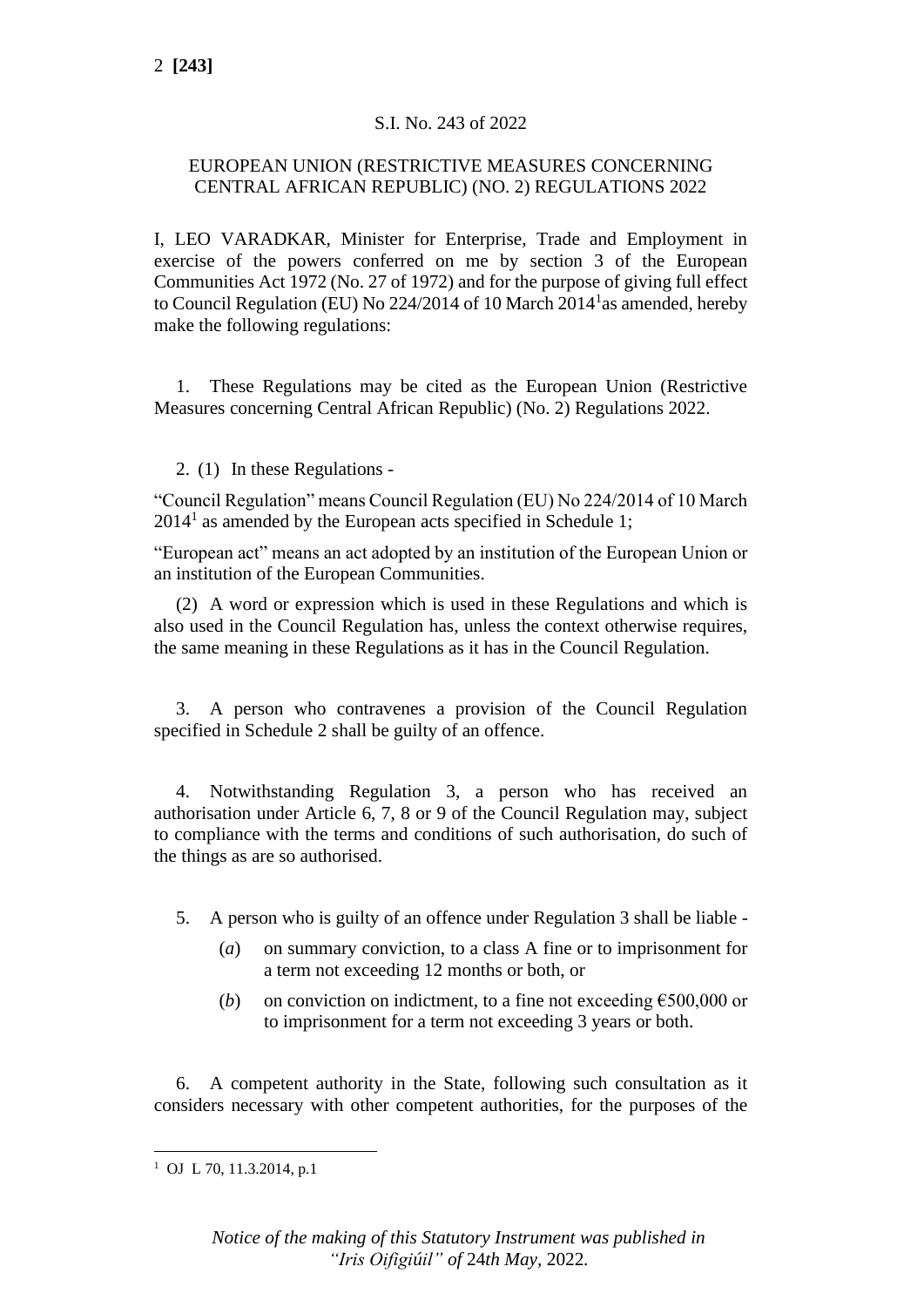administration and enforcement of the Council Regulation or these Regulations, may give in writing such directions to a person as it sees fit.

7. A person who fails to comply with a direction given under Regulation 6 within the time specified in the direction shall be guilty of an offence and shall be liable on summary conviction to a class A fine or to imprisonment for a term not exceeding 6 months or both.

8. Where an offence under these Regulations is committed by a body corporate and is proved to have been so committed with the consent or connivance of or to be attributable to any neglect on the part of any person, being a director, manager, secretary or other officer of the body corporate, or a person who was purporting to act in such capacity, that person shall, as well as the body corporate, be guilty of an offence and shall be liable to be proceeded against and punished as if he or she were guilty of the first-mentioned offence.

9. (1) Proceedings for an offence under these Regulations in relation to an act committed outside the State may be taken in any place in the State and the offence may for all incidental purposes be treated as having been committed in that place.

(2) Where a person is charged with an offence referred to in paragraph (1), no further proceedings in the matter (other than any remand in custody or on bail) may be taken except by or with the consent of the Director of Public Prosecutions.

(3) In proceedings for an offence referred to in paragraph (1),

- (*a*) a certificate purporting to be signed by an officer of the Department of Foreign Affairs and stating that a passport was issued by that Department to a person on a specified date, and
- (*b*) a certificate that is signed by an officer of the Minister for Justice and stating that, to the best of the officer's knowledge and belief, the person has not ceased to be an Irish citizen,

is evidence that the person was an Irish citizen on the date on which the offence is alleged to have been committed, and is taken to have been signed by the person purporting to have signed it, unless the contrary is shown.

(4) A person who has been acquitted or convicted of an offence in a place outside the State shall not be proceeded against for an offence under these Regulations in relation to an act committed outside the State consisting of the conduct, or substantially the same conduct, that constituted the offence of which the person has been acquitted or convicted.

10. The European Union (Restrictive Measures concerning Central African Republic) Regulations 2022 (S.I. No. 128 of 2022) are revoked.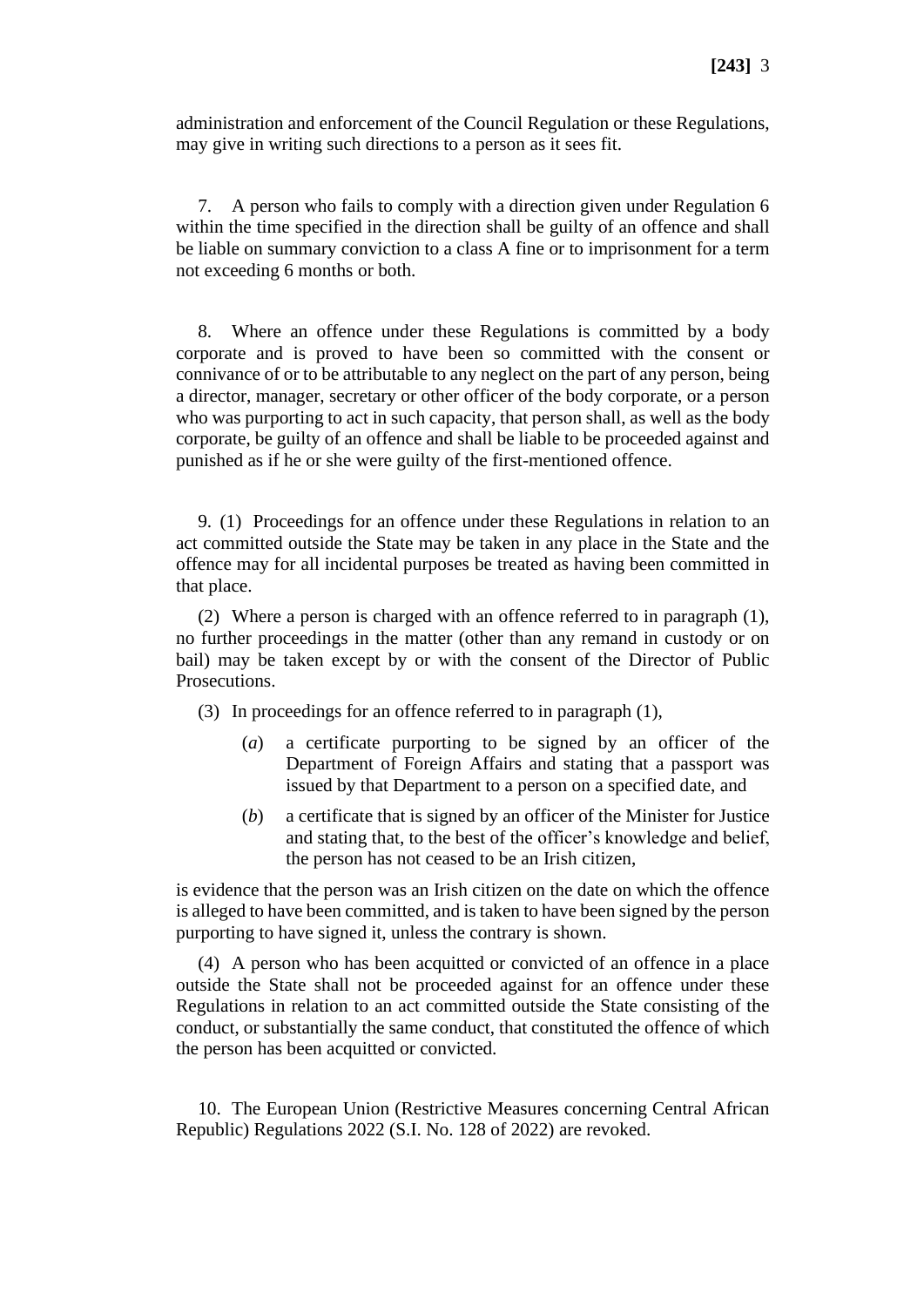#### **Schedule 1**

#### **Council Regulation**

- 1. Council Implementing Regulation (EU) No 691/2014 of 23 June 2014<sup>2</sup>
- 2. Council Implementing Regulation (EU) No 1276/2014 of 1 December 2014<sup>3</sup>
- 3. Council Implementing Regulation (EU) 2015/324 of 2 March 2015<sup>4</sup>
- 4. Council Regulation (EU) 2015/734 of 7 May  $2015<sup>5</sup>$
- 5. Council Implementing Regulation (EU) 2015/1485 of 2 September 2015<sup>6</sup>
- 6. Council Implementing Regulation (EU) 2015/2454 of 23 December 2015<sup>7</sup>
- 7. Council Implementing Regulation (EU) 2016/354 of 11 March 2016<sup>8</sup>
- 8. Council Regulation (EU) 2016/555 of 11 April  $2016^9$
- 9. Council Implementing Regulation (EU)  $2016/1442$  of 31 August  $2016^{10}$
- 10. Council Regulation (EU) 2017/400 of 7 March 2017<sup>11</sup>
- 11. Council Implementing Regulation (EU) 2017/890 of 24 May 2017<sup>12</sup>
- 12. Council Implementing Regulation (EU) 2017/906 of 29 May 2017<sup>13</sup>
- 13. Council Implementing Regulation (EU) 2017/1090 of 20 June 2017<sup>14</sup>
- 14. Council Implementing Regulation (EU) 2018/325 of 5 March 2018<sup>15</sup>
- 15. Council Regulation (EU) 2018/387 of 12 March 2018<sup>16</sup>
- 16. Council Implementing Regulation (EU) 2018/698 of 8 May 2018<sup>17</sup>
- 17. Council Implementing Regulation (EU) 2019/757 of 13 May 2019<sup>18</sup>
- 18. Council Implementing Regulation (EU) 2019/1574 of 20 September  $2019^{19}$

 OJ L 183, 24.6.2014, p.6 OJ L 346, 2.12.2014, p. 19 OJ L 58, 3.3.2015, p. 39 OJ L 117, 8.5.2015, p. 11 OJ L 229, 3.9.2015, p. 1 OJ L 339, 24.12.2015, p.36 OJ L 67, 12.3.2016, p.18 OJ L 96, 12.4.2016, p.1 OJ L 235, 1.9.2016, p.1 OJ L 63, 9.3.2017, p.1 OJ L 138, 25.5.2017, p.1 OJ L 139, 30.5.2017, p.2 OJ L 158, 21.6.2017, p.1 OJ L 63, 6.3.2018, p.3 OJ L 69, 13.3.2018, p.9 OJ L 117, 8.5.2018, p.1 OJ L 125, 14.5.2019, p.1 OJ L 243, 23.9.19, p.1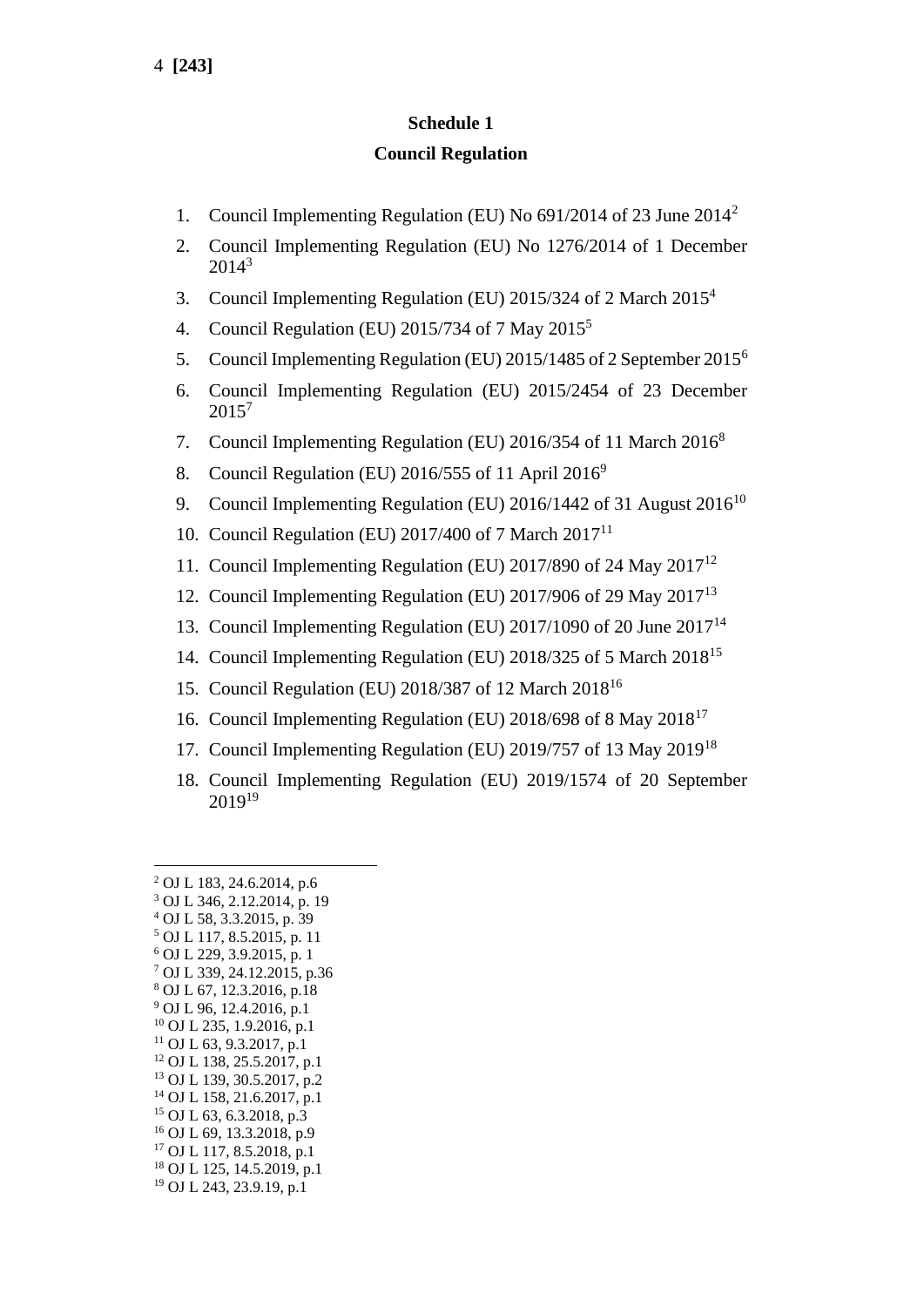- 19. Council Regulation (EU) 2019/1735 of 17 October 2019<sup>20</sup>
- 20. Council Implementing Regulation (EU)  $2020/582$  of 28 April  $2020^{21}$
- 21. Council Implementing Regulation (EU)  $2020/717$  of 28 May  $2020^{22}$
- 22. Council Implementing Regulation (EU) 2020/1171 of 7 August 2020<sup>23</sup>
- 23. Council Implementing Regulation (EU)  $2020/1194$  of 12 August  $2020^{24}$
- 24. Council Implementing Regulation (EU) 2020/1311 of 21 September 2020<sup>25</sup>
- 25. Council Implementing Regulation (EU) 2021/628 of 16 April 2021<sup>26</sup>
- 26. Council Implementing Regulation (EU) 2021/707 of 29 April 2021<sup>27</sup>
- 27. Council Implementing Regulation (EU) 2021/1819 of 18 October 2021<sup>28</sup>
- 28. Council Implementing Regulation (EU) 2022/21 of 10 January 2022<sup>29</sup>

<sup>20</sup> OJ L 265, 18.10.19, p.1 <sup>21</sup> OJ L 137, 29.4.2020, p.1  $22$  OJ L 168, 29.5.2020, p.61 <sup>23</sup> OJ L 260, 10.8.2020, p.1 <sup>24</sup> OJ L 266, 13.8.2020, p.1 <sup>25</sup> OJ L 308, 22.9.2020, p.1 <sup>26</sup> OJ L 132, 19.4.2021, p.1 <sup>27</sup> OJ L 147, 30.4.2021, p.3 <sup>28</sup> OJ L 369, 19.10.2021, p.1 <sup>29</sup> OJ L 5I, 10.1.2022, p.1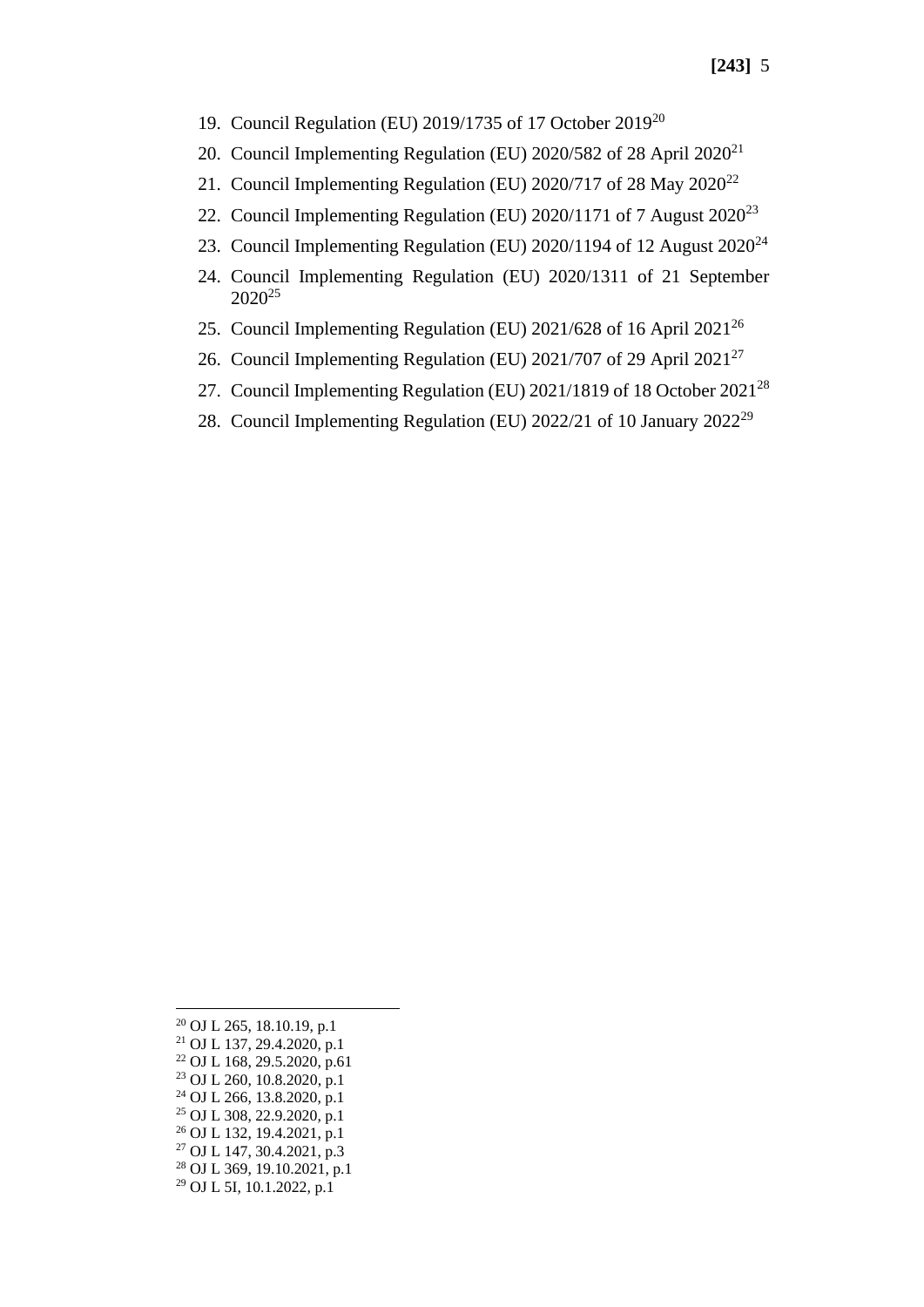# **Schedule 2 Provision of Council Regulation**

Article 2

Article  $5(1)$  and  $(2)$ 

Article 11(1)

Article 12



GIVEN under my Official Seal, 12 May, 2022.

LEO VARADKAR, Minister for Enterprise, Trade and Employment..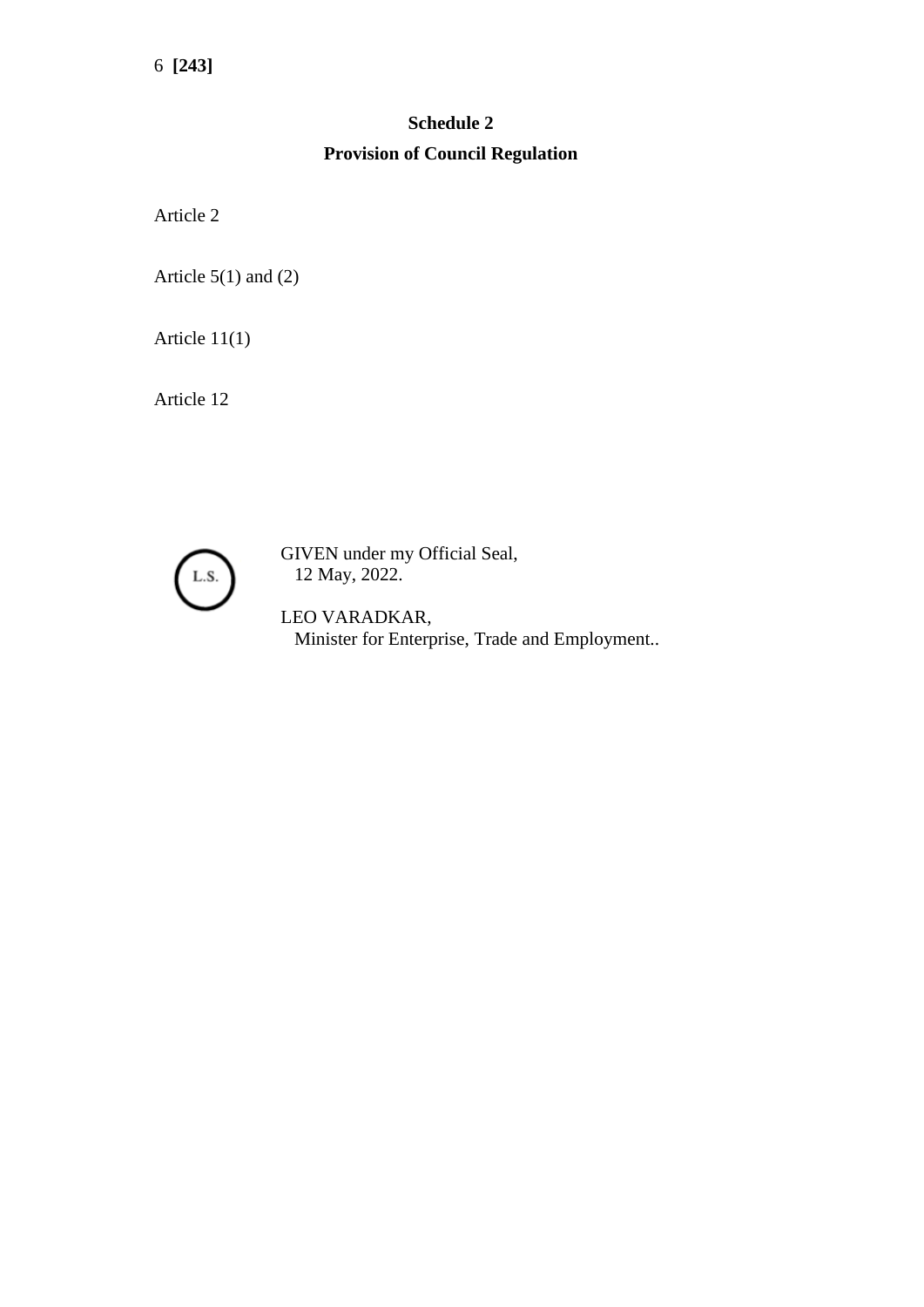#### EXPLANATORY NOTE

#### (*This note is not part of the instrument and does not purport to be a legal interpretation*.)

These Regulations provide for the enforcement of restrictive measures contained in Council Regulation (EU) No 224/2014 as amended, regarding restrictive measures concerning Central African Republic.

The Regulations provide that competent authorities of the State may issue directions for the purpose of giving full effect to the sanctions.

The Regulations create offences for breach of the Council Regulations or for failure to comply with the directions of competent authorities of the State with regard to implementation of the sanctions and provides for appropriate penalties.